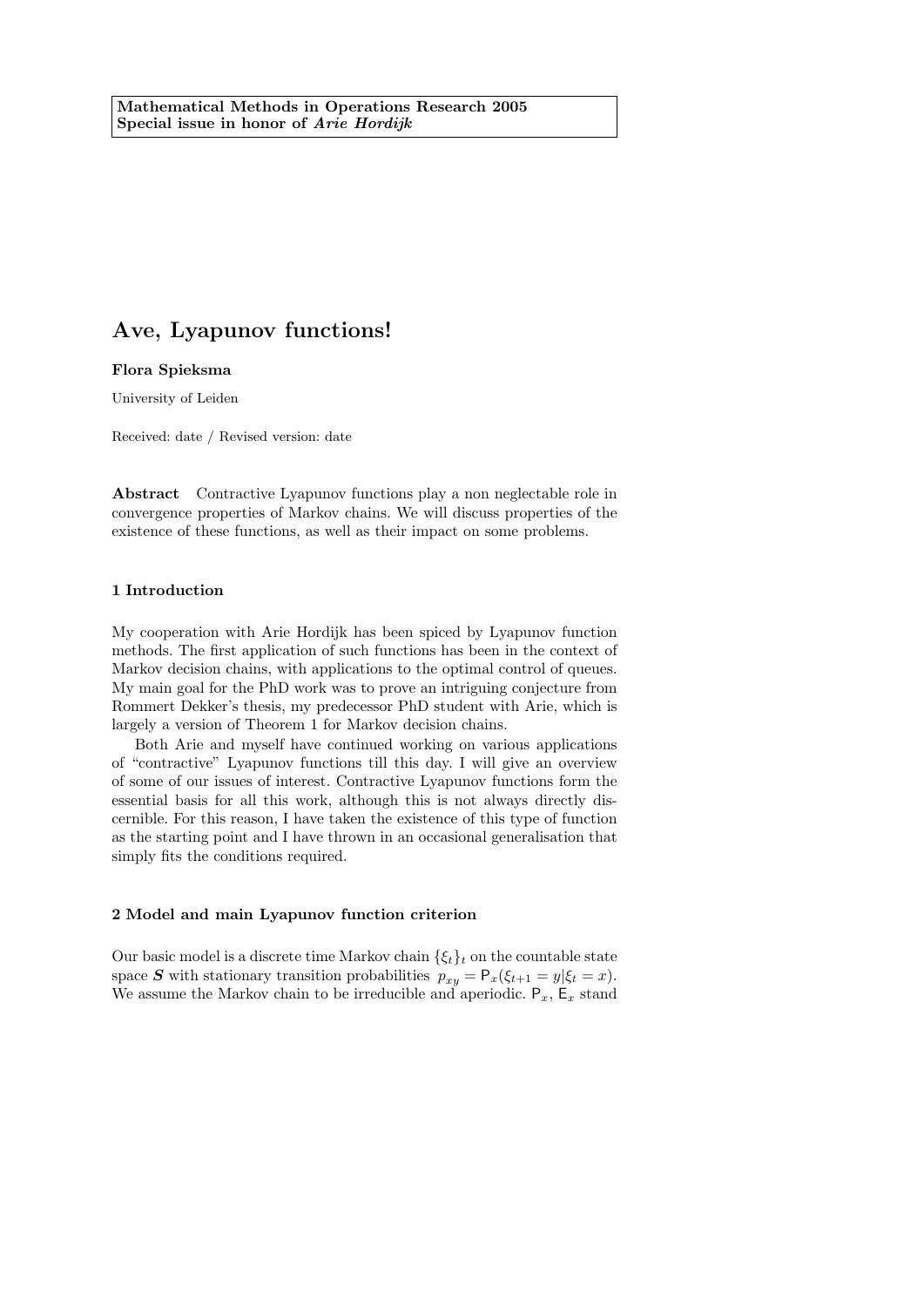for conditional probability and conditional expectation given  $\xi_0 = x$ , and  $\xi_t(x)$  for the state of the chain at time t given  $\xi_0 = x$ .

Our basic criterion is the following. The non-negative function  $f : S \to \mathbf{R}_+$ is called a (contractive) Lyapunov function, if there exist an exception set  $A \subset S$ , with  $A, A^c := S \setminus A \neq \emptyset$ ; a bounded step function  $k : S \to \mathbb{Z}_+$ , i.e.,  $\sup_x k(x) < \infty$ , and constants  $\gamma, c \geq 0$ , such that

$$
\mathsf{E}_x\{f(\xi_{k(x)})\} \le \exp\{-\gamma\}f(x), \quad x \notin A; \tag{1}
$$

 $\mathsf{E}_x\{f(\xi_{k(x)})\}<\infty$  for  $x\in A$ , and  $\mathsf{E}_x\{f(\xi_1)\}\leq cf(x), x\not\in A$ .

These are rather strong conditions that roughly require the one step jumps to have uniformly (in the states of  $A<sup>c</sup>$ ) convergent Laplace Stieltjes transforms in a neighbourhood of 0. However, in the spirit of Arie's work, these conditions do allow considering the restricted transition matrix as a bounded linear operator on a normed Banach space into itself.

Let  ${}^{A}P = (p_{xy})_{x,y \notin A}$  denote the transition matrix restricted to  $A^c$ . Introduce the f-norm  $||g||_f = \sup_x |g(x)|/f(x)$  and denote by  $\mathsf{L}^\infty(A^c, f) =$  ${g : A^c \to \mathbf{R} \mid \|g\|_f < \infty}$  the space of functions on  $A^c$  with finite f-norm.

The conditions imply that  $^{A}P$  acts as a bounded linear operator from L<sup>∞</sup>(A<sup>c</sup>, f) to itself with norm  $||^A P||_f = \sup_{x \notin A} \sum_{y \notin A} p_{xy} f(y)/f(x)$ . In particular, one can show (see [11]) that  $||^{Ap(t)}||_f \leq \tilde{c} \exp\{-\gamma t\}$  for some constant  $\tilde{c}$  that can be determined from the above given constants. Here  ${}^{A}P^{(t)} = ({}^{A}P)^t$  stands for the t-step reduced transition matrix.

Let  $\tau_A = \min\{t > 0 \mid \xi_t \in A\}$ . The following lemma follows directly.

**Lemma 1** If there exists  $x \in A^c$  with  $f(x) < \inf_{a \in A} f(a)$ , then  $P_x\{\tau_A <$  $\infty$ } < 1, implying in turn that the Markov chain is transient. If inf<sub>x∉A</sub>  $f(x)$ 0, then  $\tau_A < \infty$  with probability 1 and  $E \tau_A < \infty$ , for all initial states  $\xi_0 = x \notin A$ .

#### 3 Exponential convergence properties

Now if we assume finiteness of the exception set A, then we can pull back exponential convergence (to 0) of the reduced transition matrix to exponential convergence of the un-restricted matrix, in the following sense. The proof uses first entrance-last exit decomposition to the set A.

**Theorem 1** [7], [11]. Let  $f : \mathbf{S} \to \mathbf{R}_+$ . The following two conditions are equivalent.

- i) The function f is a contractive Lyapunov function for a finite exception set  $A \subset S$ .
- ii) There exist positive constants  $\beta$ , b, such that  $P : \mathsf{L}^\infty(\mathbf{S}, f) \to \mathsf{L}^\infty(\mathbf{S}, f)$ is an f-bounded operator and

$$
||P^{(t)} - L||_f \le b \cdot \exp\{-\beta t\},
$$

where  $\mathsf{L} = \lim_{t \to \infty} P^{(t)}$ , which is well-known (see [2]) to exist.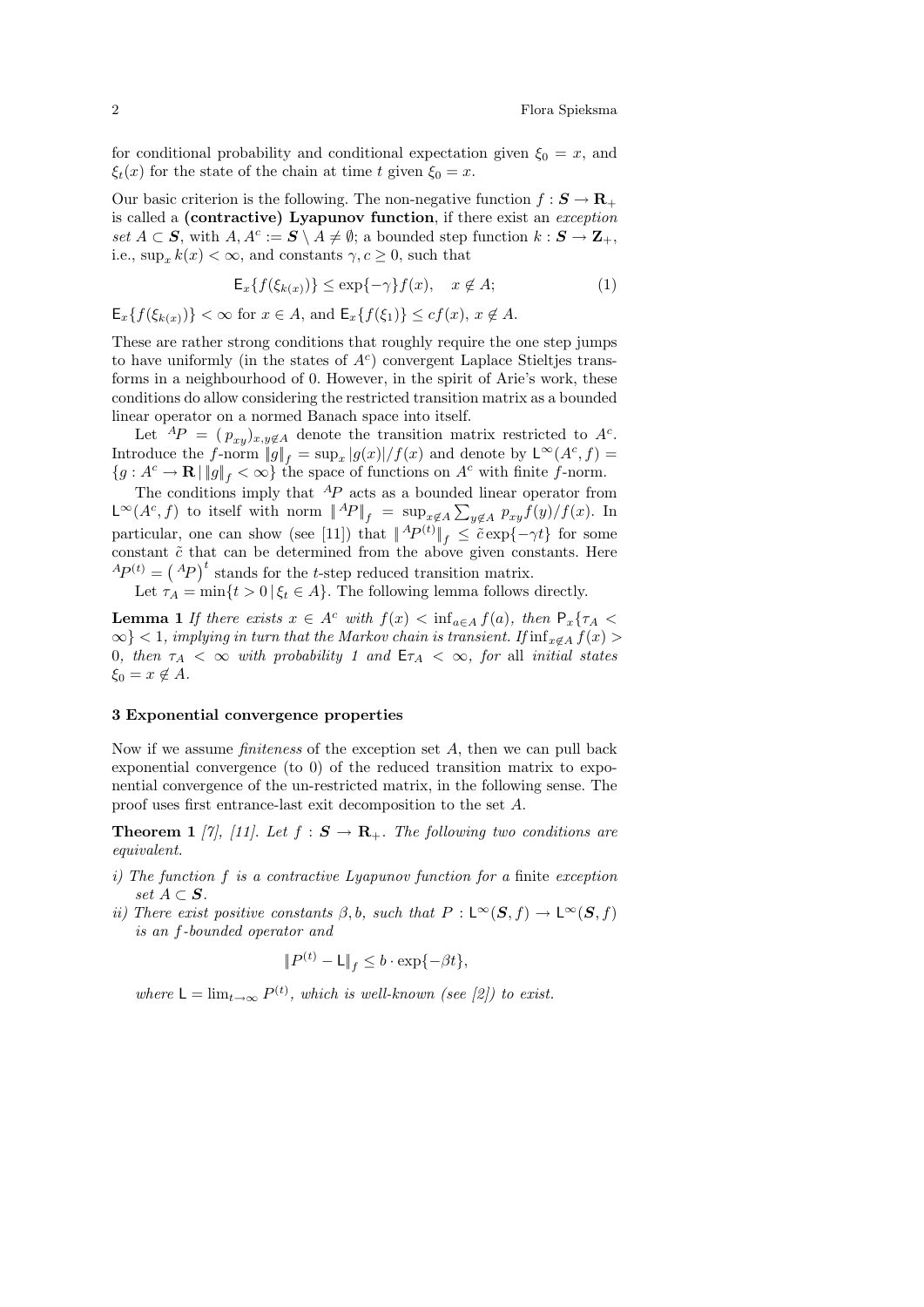If  $\inf_x f(x) = 0$  then  $\mathsf{L} \equiv 0$  and so the Markov chain is exponentially transient; if  $\inf_x f(x) > 0$  then the Markov chain is exponentially ergodic. Reversely, if the Markov chain is exponentially ergodic or transient, then a contractive Lyapunov function with the exception set A finite, exists.

A number of consequences of the above theorem can be found in the above references. These include reward chains as special cases of Markov decision chains.

More relevant are the following largely open problems: (i) how to compute  $\beta$ , given a contractive Lyapunov function with finite exception set; (ii) given the exponential convergence rates of  $p_{xy}^{(t)}$ , is there a normed space, with exponential convergence rate related to these individual convergence rates? Limited results have been provided in [10]. Lund and Tweedie[8] have provided the sharpest answer so far: for so-called stochastically monotone *chains* the answer to (ii) is yes and any  $\beta < \gamma$  suffices, with  $\gamma$  from equation 1, provided  $k(x) \equiv 1$  and A consists of one minimal state.

#### 4 Transient case: Almost closed set structure

A good reason for allowing the exception set A to be infinite, is when studying the different directions into which a transient Markov chain may escape to infinity. This problem plays a role in studying the Poisson or the Martin boundary of the chain. It also comes up when studying fluid limits (see [3], [5]). Arie and his PhD student Nikolay Popov found this problem to emerge as a part of methods for explicitly computing Large Deviation estimates in e.g., [6].

To describe the concept of escape direction more precisely, we have to introduce Blackwell's concept ([1]) of an *almost closed set*. The set  $A \subset S$ is called a.c. (almost closed), whenever for some state  $x$  (and hence for all)

$$
\mathsf{P}_x\big(\limsup_{t\to\infty}\{\xi_t\in A\}\big)=\mathsf{P}_x\big(\liminf_{t\to\infty}\{\xi_t\in A\}\big)(=\lim_{t\to\infty}\mathsf{P}_x(\xi_t\in A))>0.
$$

It is called *transient*, whenever  $P_x\{\limsup_{t\to\infty}\{\xi_t \in A\}\}=0$ . An a.c. set A is called atomic if it does not contain two disjoint a.c. subsets. It is called completely non-atomic if it does not contain any atomic a.c. subsets. Now Blackwell proved that there is a countable partition  $\{A_0, A_1, \ldots\}$  of the  $S$ , such that  $A_1, \ldots$  are atomic a.c. sets (if present) and  $A_0$  (if present) is completely non-atomic. This decomposition is unique upto transient sets. Moreover,

$$
1 = \sum_{n=0}^{\infty} P_x \left( \limsup_{t \to \infty} \{ \xi_t \in A_n \} \right)
$$
  
= 
$$
\sum_{n=0}^{\infty} P_x \left( \liminf_{t \to \infty} \{ \xi_t \in A_n \} \right) = \sum_{n=0}^{\infty} \lim_{t \to \infty} P_x (\xi_t \in A_n),
$$
 (2)

the latter expression being the crucial one that we often need. Now one can extend Lemma 1 as follows (see [5]).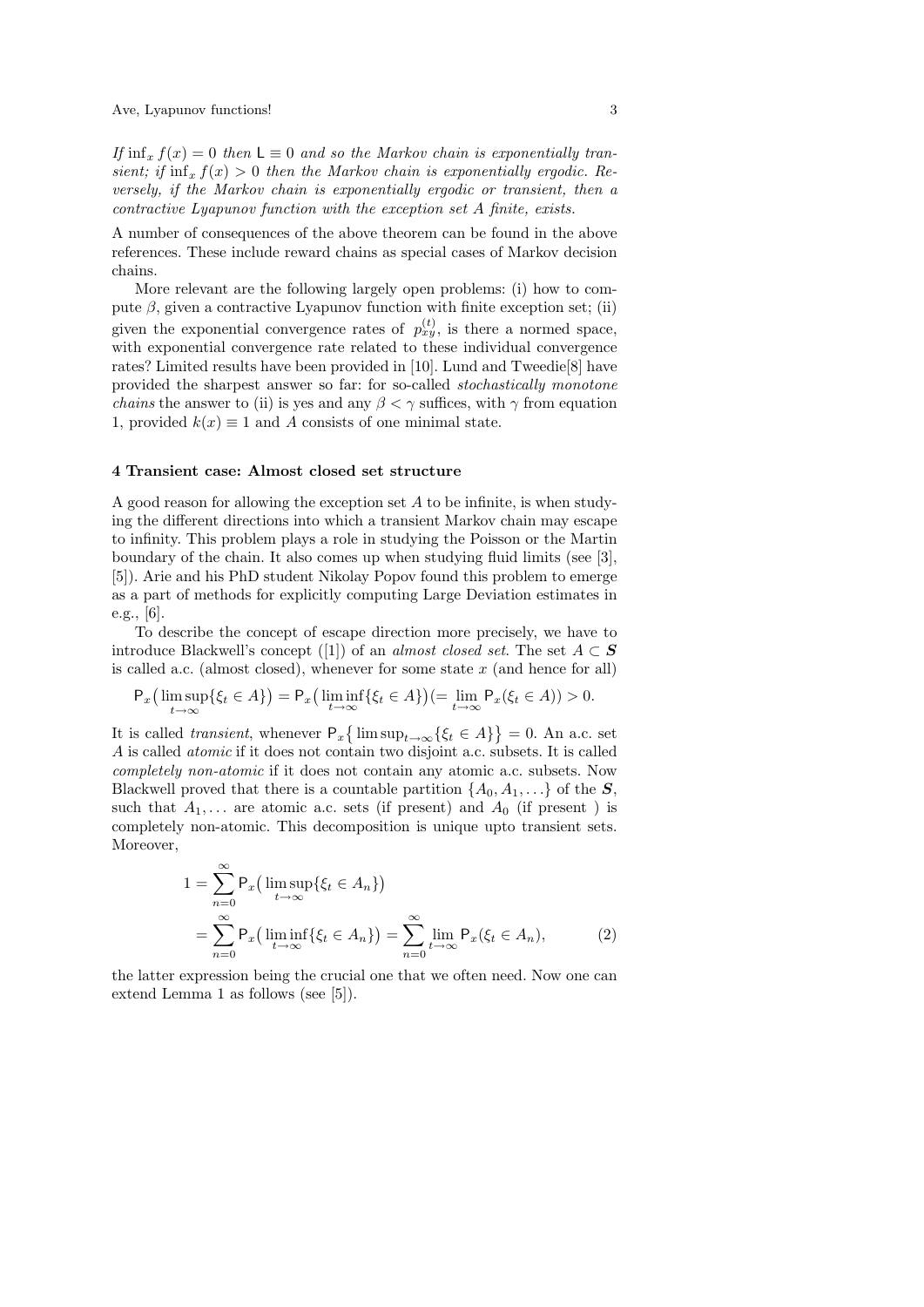Lemma 2 Let f be a contractive Lyapunov function with exception set A.

- i) Let there be a state  $x \in A^c$ , with  $f(x) < \alpha = \inf_{a \in A} f(a)$ . Then the set  ${y|f(y) < \alpha - \epsilon}$  is a.c. for any  $0 \le \epsilon < \alpha$ .
- ii) Suppose that  $\inf_{x \in A^c} f(x) > 0$ , and that  $\inf_{x \in A} P_x(\liminf_{t \to \infty} {\{\xi_t \in A\}})$  $A\}) > 0$ . Then the set  $A^c$  is transient.

In the second case, the Markov chain need not be transient!

Often  $f$  is a contractive Lyapunov function with a finite exception set, such that  $\sup_x f(x) = \infty$ , and  $\inf_x f(x) = 0$ . Then the above lemma allows to limit the state space to the smaller a.c. part  ${x|f(x) < \alpha}$  of it, for some  $\alpha > 0$ .

Now we have not yet addressed the problem of constructing a contractive Lyapunov function. We wish to identify atomic a.s. subsets and to conduct a more refined study of where the process actually moves in the a.c. set. For instance, the latter may stem from a study of fluid limits.

Write  $U(x;t)$  for the cumulative sum of expected jumps along the paths of the Markov chain:

$$
U(x;t) = x + \sum_{n=1}^{t} \mathsf{E}_x(\xi_n - \xi_{n-1}|\xi_{n-1}), \quad t = 0, 1, \dots
$$

Clearly,  $\xi_t(x) - U(x;t)$  is a martingale. The conditions of Theorem 2 then imply that  $(\xi_t(x) - U(x;t))/T \to 0$  a.s. (see [4]). As a consequence, for studying the behaviour of  $\xi_{[tN]}([xN])/N, N \to \infty$ , we may as well study  $U([xN]; [tN])/N, N \to \infty$ . Very often the jump distributions  ${p_{xy}}_{y \in S}$  are a finite collection and so the latter limit is more easily studied and very often can be shown to exist in distribution. Say it has a limit random vector  $u(x;t)$ , which will be called the *fluid paths*.

Assume that  $S \subset \mathbb{Z}^p$ . By conv(A) we mean the convex hull of A  $\subset$  $S$  in  $\mathbb{R}^p$ . The following conjecture has been proved in [5] for some lowdimensional queueing examples. The relevance of equation 2 emerges here.

Conjecture Suppose that there are no non-atomic a.c. sets. Then to each a.c. set C corresponds precisely one 'path'  $u(0; t)$ ,  $t \geq 0$ , such that  $u(0; t) \subset$  $conv(C)$  for  $t > T$ , for some finite time T. Moreover,

$$
\mathsf{P}_x\Big(\lim_{N\to\infty}\frac{\xi_{[tN]}(x)}{N}=u(0;t)\Big)=\lim_{N\to\infty}\mathsf{P}_x(\xi_N\in C).
$$

Now these fluid paths can be used for constructing suitable contractive Lyapunov functions, through sub-additive ones.

#### 5 Sub-additive Lyapunov functions

There is the very simple trick of transforming a sub-additive relation into a contractive one by taking exponentials. This was put to work in the context of Lyapunov functions in [12], based on ideas from [9]. The following result can be shown by using a Taylor expansion.